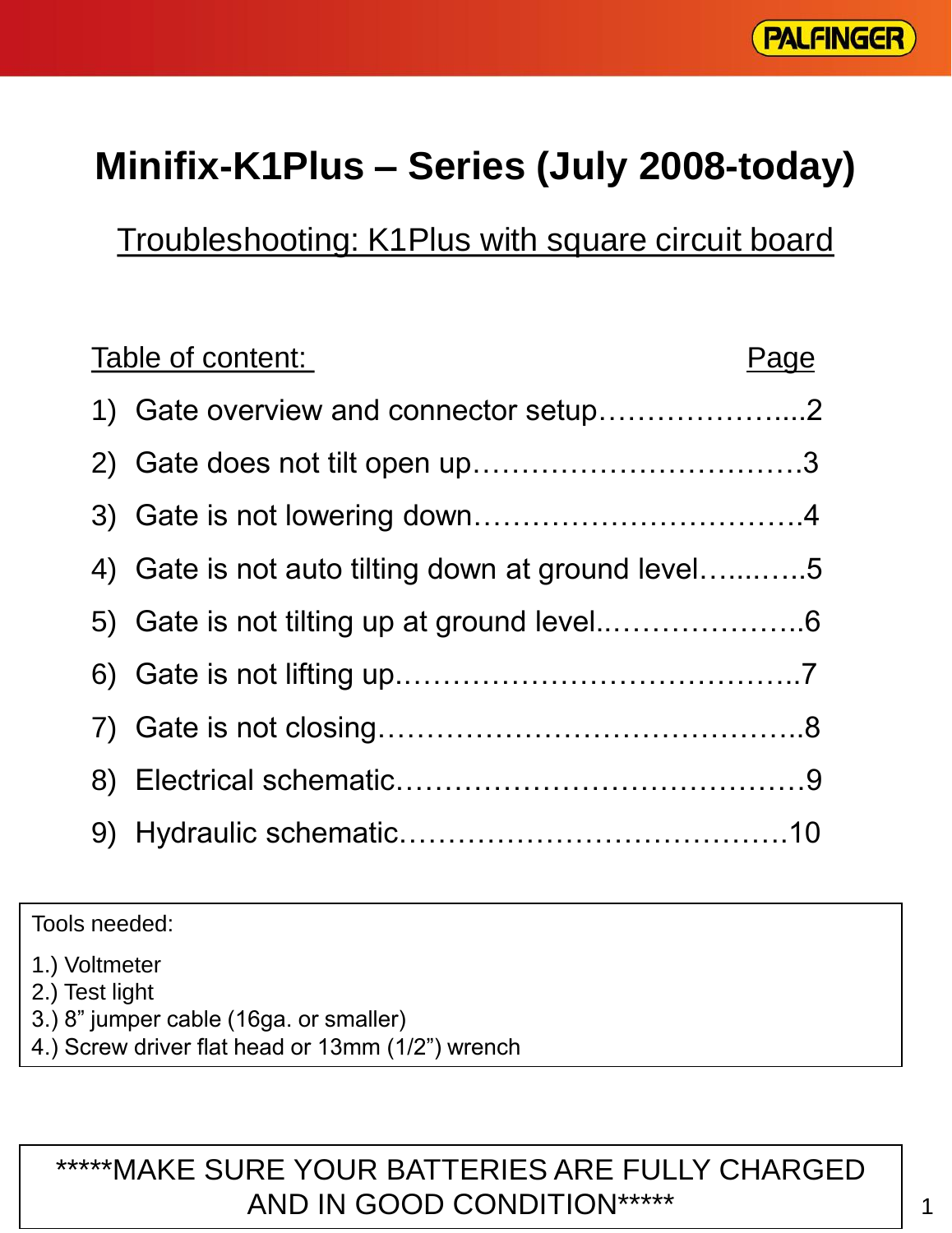### Overview of liftgate and schematic of circuit board

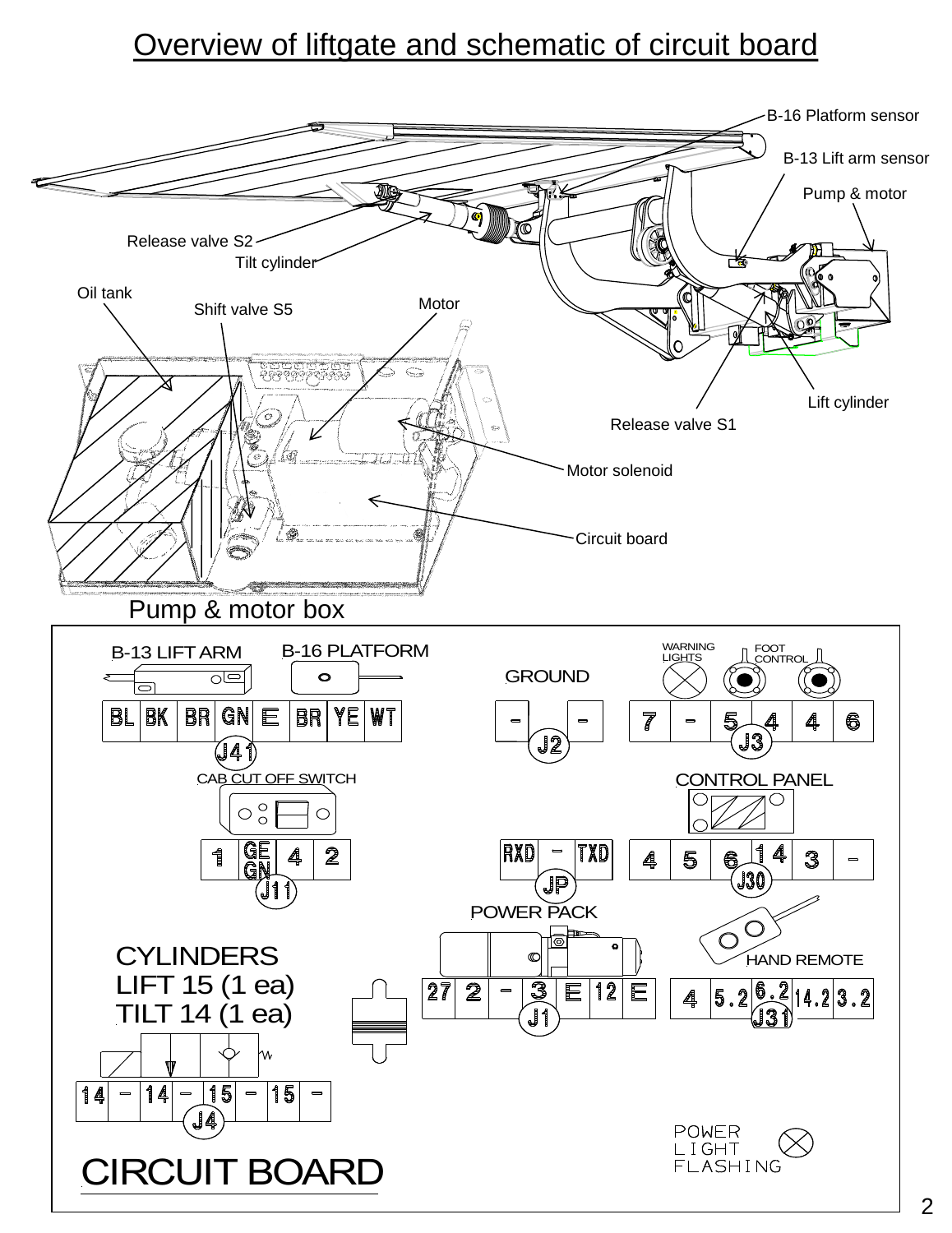

Minifix +

series

# 1) GATE DOES NOT TILT OPEN UP

# 1.1) Check Battery Power

- a) Check resettable Circuit Breaker on top of battery  $\rightarrow$  Push Reset Tab back in, if popped out
- b) Check fuse on top of battery (qty 1) and at circuit board (qty 2) inside pump and motor box at mount frame
- c) Start van and run engine in fast idle for charging the battery  $\rightarrow$  if liftgate starts working, recharge battery  $\rightarrow$  test battery and replace if necessary
- d) Check power on board between J-11 #4 and J-2 (-) with voltmeter by pushing the up-function knob and hold for 10 sec with gate in stored position (DEADHEAD GATE) (above 10 Volt is necessary for proper use of liftgate)  $\rightarrow$  less than 10 V; Jump #2 to #4 on  $J-11 \rightarrow$  voltage jumps more than 1 volt, call Palfinger for assistance

#### **\*\*\*\*DO NOT LEAVE JUMPER ON J-11 – GATE MUST BE SHUT OFF WHEN NOT IN USE\*\*\*\***

### 1.2) Check for short in optional equipment

- a) Unplug J-3(foot control), J-41(B-13, B16, **jump J-11 #4 to J-41 #GN**) and J-31(Hand control) Keep the 3 connectors unplugged (gate will operate without plugs connected, loose auto tilt)
- b) Unplug J-1 (Main power), wait 10 seconds and plug J-1 back to the board (Reset the board)
- c) Plug each connector back, one at a time and check functions of gate after plugging in each

#### 1.3) Check voltage supply to release valve on tilt cylinder

- a) Check voltage at J4 #14 and Ground J-2 #(-) while pushing the open knob for opening up the release valve S2 at the tilt cylinder. No Voltage  $\rightarrow$  check for bad knob or loose wire to control panel.
- b) Listen for clicking of the release valve at the tilt cylinder (connected to platform) - If valve is not clicking  $\rightarrow$  check wire for damaged spots, loose connections or a bad valve

### 1.4) Check motor solenoid power

- a) Check voltage at J-1 #3 and Ground J-2 #(-) while pushing knob to engage motor solenoid No voltage  $\rightarrow$  board might be damaged
- b) Check voltage at small motor solenoid terminals and Ground J-2 #(-) while pushing knob and listen for clicking of the motor solenoid – no voltage or clicking  $\rightarrow$  check wire to motor solenoid
- c) Check for voltage across the small motor solenoid terminals with test light while pushing knob See a light  $\rightarrow$  power is reaching solenoid.
- d) Check for main power at the big solenoid studs, one has voltage; if not check connections to battery
- e) Check both big solenoid studs for voltage while pushing the opening knob  $\rightarrow$  if not  $\rightarrow$  solenoid is bad
- f) Jump large terminals at motor solenoid
	- If motor runs  $\rightarrow$  motor solenoid is bad
	- If motor does not run  $\rightarrow$  Bad motor or bad ground
	- Tap on motor  $\rightarrow$  motor starts running bad brushes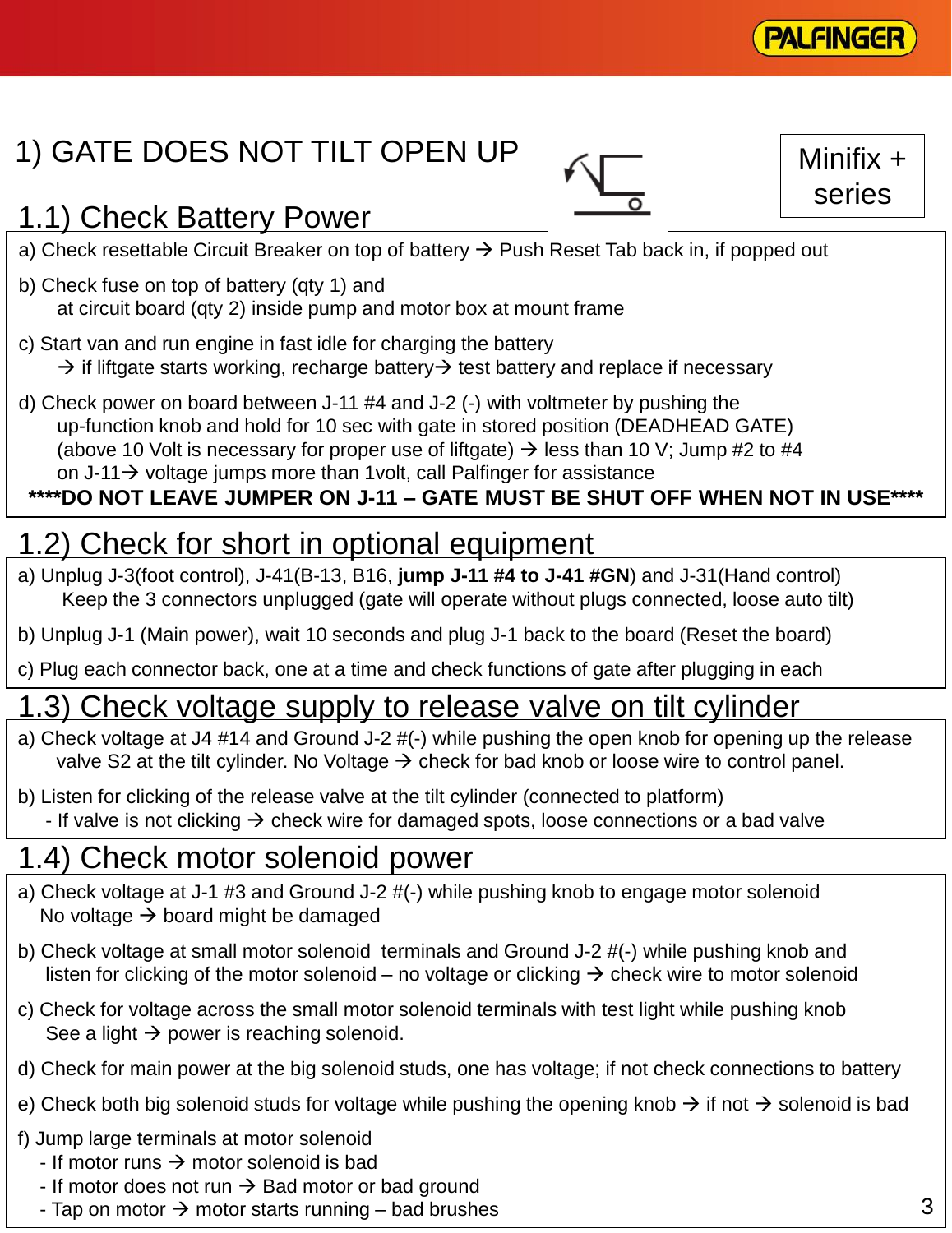

# 2) GATE IS NOT LOWERING DOWN

Minifix + Series

# 2.1) Check Battery Power

- a) Check resettable Circuit Breaker on top of battery  $\rightarrow$  Push Reset Tab back in, if popped out
- b) Check fuse on top of battery (qty 1) and at circuit board (qty 2) inside pump and motor box at mount frame
- c) Start van and run engine in fast idle for charging the battery  $\rightarrow$  if liftgate starts working, recharge battery  $\rightarrow$  test battery and replace if necessary
- d) Check power on board between J-11 #4 and J-2 (-) with voltmeter by pushing the up-function knob and hold for 10 sec with gate in stored position (DEADHEAD GATE) (above 10 Volt is necessary for proper use of liftgate)  $\rightarrow$  less than 10 V; Jump #2 to #4 on  $J-11 \rightarrow$  voltage jumps more than 1 volt, call Palfinger for assistance

#### **\*\*\*\*DO NOT LEAVE JUMPER ON J-11 – GATE MUST BE SHUT OFF WHEN NOT IN USE\*\*\*\***

# 2.2) Check for short in optional equipment

- a) Unplug J-3(foot control), J-41(B-13, B16, **jump J-11 #4 to J-41 #GN**) and J-31(Hand control) Keep the 3 connectors unplugged (gate will operate without plugs connected, loose auto tilt)
- b) Unplug J-1 (Main power), wait 10 seconds and plug J-1 back to the board (Reset the board)
- c) Plug each connector back, one at a time and check functions of gate after plugging in each

# 2.3) Check voltage supply to release valve on lift cylinder

- a) Check voltage between Ground J-2 #(-) to J4 #15 while pushing the lowering knob for opening the release valve at the lift cylinder. No voltage  $\rightarrow$  check for bad knob or loose wire to control knobs
- b) Listen for clicking of the release valve at the lift cylinder (connected to lift arm)  $\rightarrow$  If valve is not clicking  $\rightarrow$  check wire for damaged spots or loose connections

# 2.4) Gate is lowering down very slowly  $\rightarrow$  S5 at motor not engaged

- a) Check Voltage at J1 #12 and Ground J-2 #(-) while pushing knob to engage the shift valve S5 at the pump and motor inside box at main frame underneath van.
- b) Override the shift valve by pushing in at the cab of the shift valve while pushing the down knob  $\rightarrow$  Gate will lower down  $\rightarrow$  check the valve and look for damaged wire or loose connections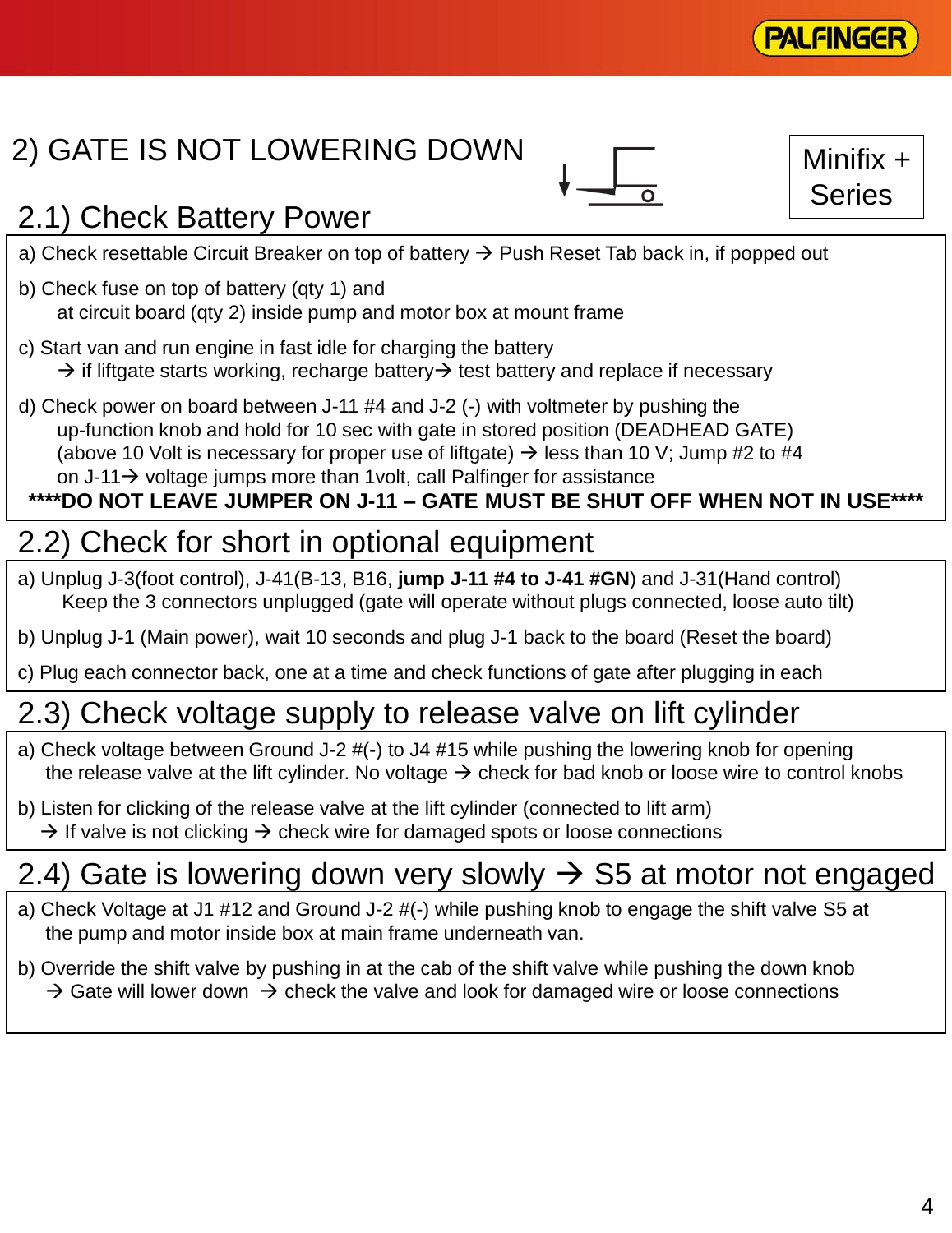

Minifix +

**Series** 

### 3) GATE IS NOT AUTO TILTING AT GROUND LEVEL

# 3.1) Check Battery Power

- a) Check resettable Circuit Breaker on top of battery  $\rightarrow$  Push Reset Tab back in, if popped out
- b) Check fuse on top of battery (qty 1) and at circuit board (qty 2) inside pump and motor box at mount frame
- c) Start van and run engine in fast idle for charging the battery  $\rightarrow$  if liftgate starts working, recharge battery  $\rightarrow$  test battery and replace if necessary
- d) Check power on board between J-11 #4 and J-2 (-) with voltmeter by pushing the up-function knob and hold for 10 sec with gate in upper position(DEADHEAD GATE) (above 10 Volt is necessary for proper use of liftgate)  $\rightarrow$  less than 10 V; Jump #2 to #4 on J-11 $\rightarrow$  voltage jumps more than 1 volt, call Palfinger for assistance

#### **\*\*\*\*DO NOT LEAVE JUMPER ON J-11 – GATE MUST BE SHUT OFF WHEN NOT IN USE\*\*\*\***

#### 3.2) Check adjustment of auto-tilt sensor B-13

- a) Check the position of the B-13 Sensor on the inside of the passenger side lift arm  $\rightarrow$  Sensor has to be in a horizontal position when gate is 8"-10" above ground
- b) Check if the outer J-41 Plug is loose (color sequence = blue, black, brown)

### 3.3) Check function of control buttons(J30) and hand control(J31)

- a.) Check voltage at J30 #4 to Ground J-2 #(-) for power supply of the control buttons
- b) Check voltage at J30 #6(lower) to Ground J-2 #(-) for lowering signal by pushing down knob  $\rightarrow$  Signal on J30 #6  $\rightarrow$  control buttons are ok; if no signal  $\rightarrow$  check for damaged wire or loose cables to control buttons or damaged buttons

### 3.4) Check voltage supply to release valve on tilt cylinder

- a) Check voltage at J41 #(BLACK)(B-13) to Ground J-2 #(-) while platform is on ground  $\rightarrow$  12V
- b) Check voltage at J41 #(BLUE)(B-13) to Ground J-2 #(-) while platform is on ground  $\rightarrow$  12V  $\rightarrow$  No voltage on BLUE  $\rightarrow$  Look for damaged spots or loose connection or B-13 is bad
- c) Check voltage at J4 #14 to Ground J-2 #(-) while pushing the lowering button when gate is on ground for opening up the release valve S2 at the tilt cylinder
- d) Listen for clicking of the release valve at the tilt cylinder (connected to platform)  $\rightarrow$  If valve is not clicking  $\rightarrow$  check wire for damaged spots or loose connections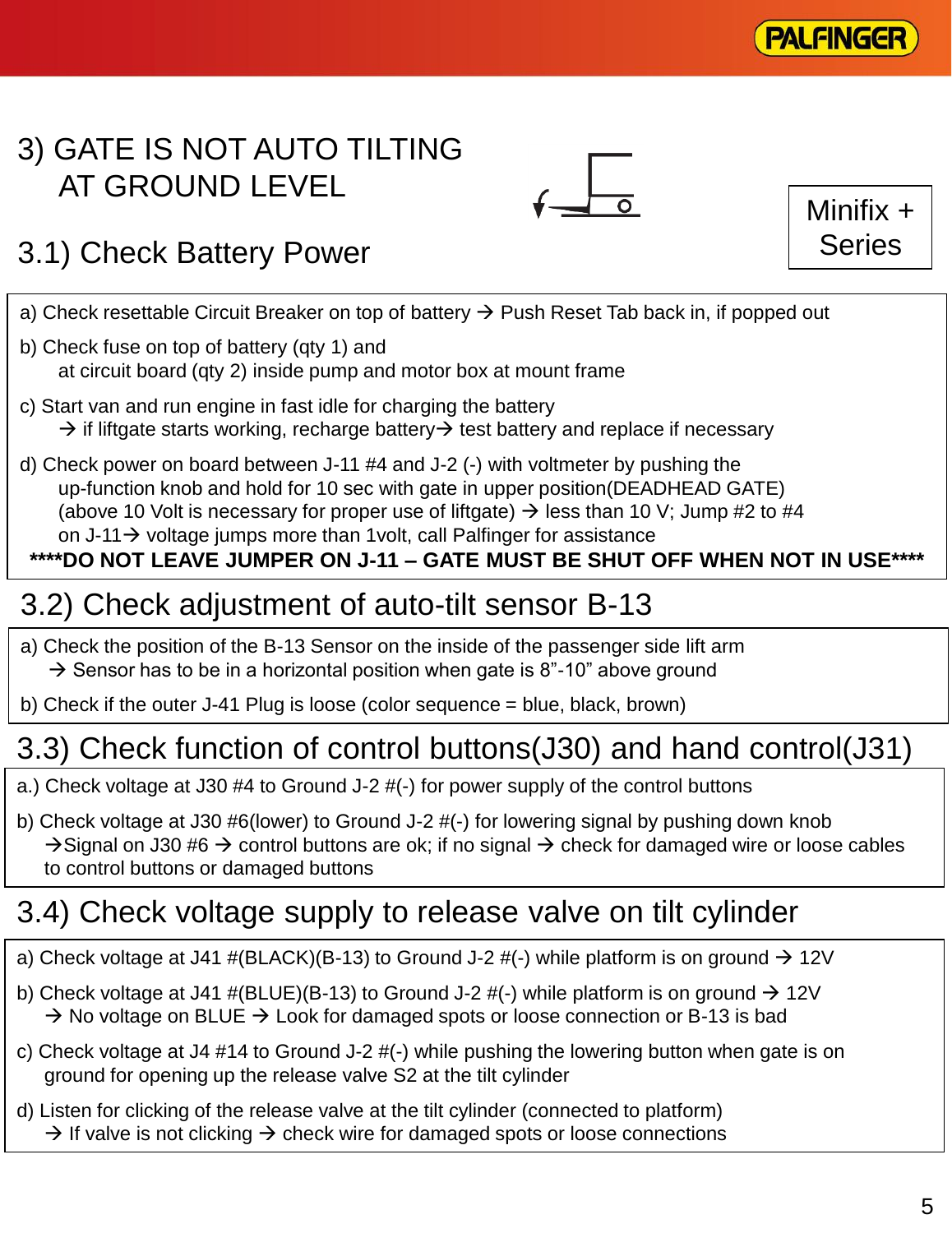

# 4) GATE IS NOT TILTING UP AT GROUND

# 4.1) Check Battery Power

Minifix + Series

- a) Check resettable Circuit Breaker on top of battery  $\rightarrow$  Push Reset Tab back in, if popped out
- b) Check fuse on top of battery (qty 1) and at circuit board (qty 2) inside pump and motor box at mount frame
- c) Start van and run engine in fast idle for charging the battery  $\rightarrow$  if liftgate starts working, recharge battery  $\rightarrow$  test battery and replace if necessary
- d) Check power on board between J-11 #4 and J-2 (-) with voltmeter by pushing the up-function knob and hold for 10 sec with gate in upper position(DEADHEAD GATE) (above 10 Volt is necessary for proper use of liftgate)  $\rightarrow$  less than 10 V; Jump #2 to #4 on  $J-11 \rightarrow$  voltage jumps more than 1 volt, call Palfinger for assistance

#### **\*\*\*\*DO NOT LEAVE JUMPER ON J-11 – GATE MUST BE SHUT OFF WHEN NOT IN USE\*\*\*\***

# 4.2) Check function of control buttons(J-30) and hand control(J31)

- a) Check voltage at J30 #4 to Ground J-2 #(-) for power supply of the control buttons
- b) Check voltage at J30 #5(lift) to Ground J-2 #(-) for lifting signal by pushing up buttons  $\rightarrow$  Signal on J30 #5  $\rightarrow$  control buttons are ok; if no signal check for damaged wire or loose cables at control buttons or damaged buttons.

# 4.3) Check motor solenoid power to run the motor

- a) Check voltage at J-1 #3 to Ground J-2 #(-) while pushing lift knobs to engage motor solenoid
- b) Check for voltage at small motor solenoid terminals and Ground J-2 #(-) while pushing knobs and listen for clicking of the motor solenoid – no voltage or clicking  $\rightarrow$  check wire to motor solenoid
- c) Check for voltage across the small motor solenoid terminals with test light while pushing knobs  $\rightarrow$  See a light  $\rightarrow$  power is reaching solenoid.
- d) Check for main power at the big solenoid studs, one has voltage; if not check connections to battery
- e) Check both big solenoid studs for voltage while pushing the lifting buttons  $\rightarrow$  if not  $\rightarrow$  solenoid is bad
- f) Jump large terminals at motor solenoid
	- If motor runs  $\rightarrow$  motor solenoid is bad
	- If motor does not run  $\rightarrow$  Bad motor or bad ground
	- Tap on motor  $\rightarrow$  motor starts running bad brushes

### 4.4) Check function of shift valve S5 at pump & motor

- a) Check voltage at J1 #12 and Ground J-2 #(-) while pushing buttons to engage the shift valve at the pump and motor inside the main tube
- b) While pushing the knobs to make the motor run, override shift valve S5 by pushing in at the cab of the valve  $\rightarrow$  Gate will tilt up, if not  $\rightarrow$  check the valve and look for damaged wire or loose connections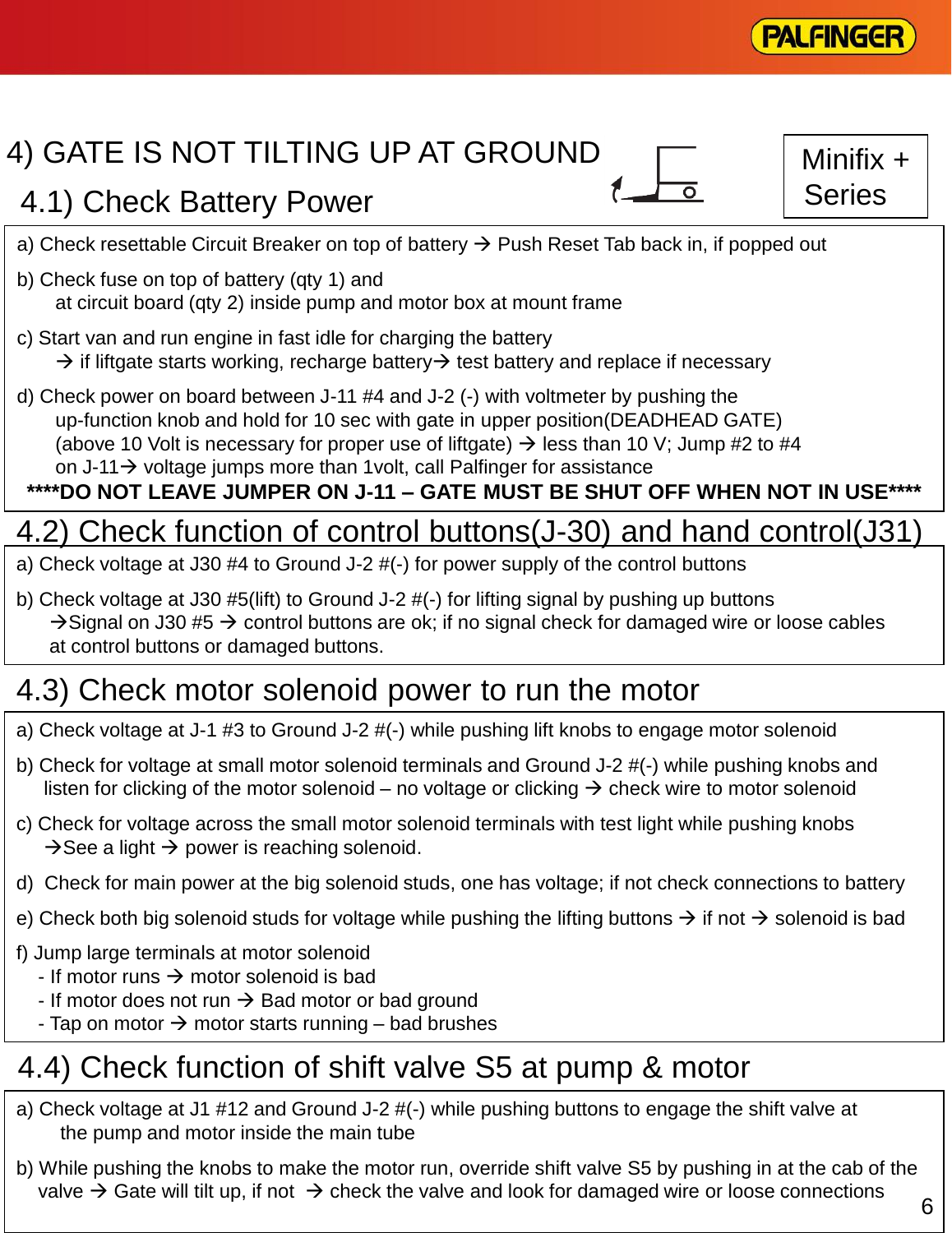

# 5) GATE IS NOT LIFTING UP



Minifix + Series

# 5.1) Check Battery Power

- a) Check resettable Circuit Breaker on top of battery  $\rightarrow$  Push Reset Tab back in, if popped out.
- b) Check fuse on top of battery (qty 1) and at circuit board (qty 2) inside pump and motor box at mount frame
- c) Start van and run engine in fast idle for charging the battery  $\rightarrow$  if liftgate start working, recharge battery  $\rightarrow$  test battery and replace if necessary
- d) Check power on board between J-11 #4 and J-2 #(-) with voltmeter while pushing lift up buttons (above 10 volt is necessary for proper use of liftgate)  $\rightarrow$  less than 10V; Jump #2 to #4 on J-11  $\rightarrow$  voltage jumps more than 1 volt, call Palfinger for assistance

#### **\*\*\*\*DO NOT LEAVE JUMPER ON J-11 – GATE MUST BE SHUT OFF WHEN NOT IN USE\*\*\*\***

# 5.2) Check function of control buttons(J30) and hand control(J31)

- a) Check voltage at J30 #4 to Ground J-2 #(-) for power supply of the control buttons
- b) Check voltage at J30 #5(lift) to Ground J-2 #(-) for lifting signal  $\rightarrow$  Signal on J30 #5  $\rightarrow$  control buttons are ok; if no signal - check for damaged wire or loose cables to control buttons or damaged buttons

# 5.3) Check for short in optional equipment

- a) Unplug J-3(foot control), J-41(B-13, B16, **jump J-11 #4 to J-41 #GN**) and J-31(Hand control) Keep the 3 connectors unplugged (gate also operates without plugs connected)
- b) Unplug J-1 (Main power), wait 10 seconds and plug J-1 back to the board (Reset the board)
- c) Plug each connector back one at a time and check functions of gate after plugging in each.

# 5.4) Check motor solenoid power to run the motor

- a) Check for voltage at J-1 #3 to Ground J-2 #(-) to engage motor solenoid while pushing lift knobs
- b) Check for voltage at small motor solenoid terminals to Ground J-2 #(-) while pushing knobs and listen for clicking of the motor solenoid – no voltage or clicking  $\rightarrow$  check wire to motor solenoid
- c) Check voltage across the small motor solenoid terminals with test light while pushing knobs See a light  $\rightarrow$  power is reaching solenoid
- d) Check for main power at the large solenoid studs, one has voltage; if not check connections to battery
- e) Check both big solenoid studs for voltage while pushing the opening knobs  $\rightarrow$  if not  $\rightarrow$  solenoid is bad
- f) Jump large terminals at motor solenoid
	- If motor runs  $\rightarrow$  motor solenoid is bad
	- If motor does not run  $\rightarrow$  Bad motor or bad ground
	- Tap on motor  $\rightarrow$  motor starts running bad brushes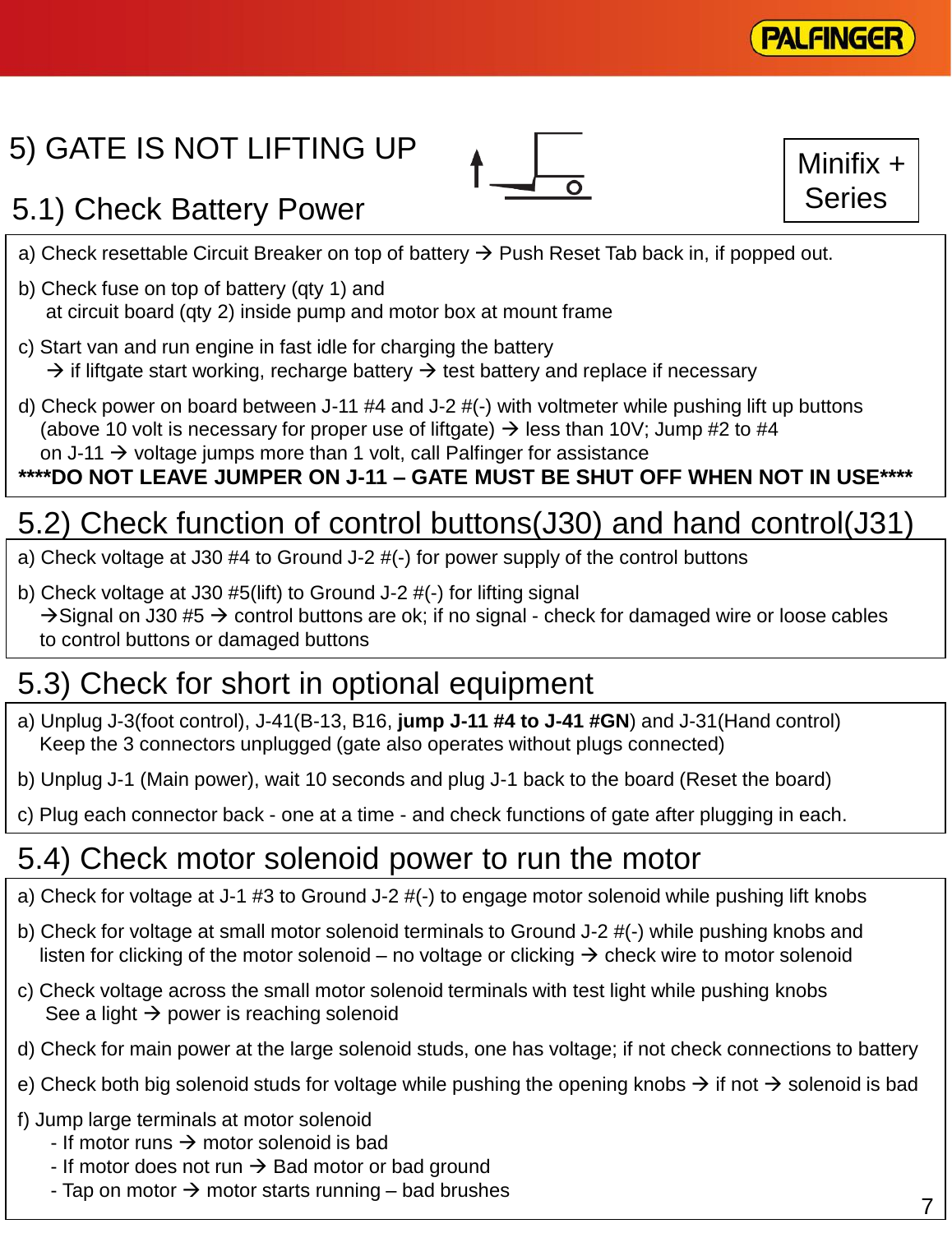

Minifix +

Series

# 6) GATE IS NOT CLOSING

# 6.1) Check Battery Power



a) Check resettable Circuit Breaker on top of battery  $\rightarrow$  Push Reset Tab back in, if popped out

- b) Check fuse on top of battery (qty 1) and at circuit board (qty 2) inside pump and motor box at mount frame
- c) Start van and run engine in fast idle for charging the battery  $\rightarrow$  if liftgate starts working, recharge battery  $\rightarrow$  test battery and replace if necessary
- d) Check power on board between J-11 #4 and J-2 (-) with voltmeter by pushing the up-function knob and hold for 10 sec with gate in upper position(DEADHEAD GATE) (above 10 Volt is necessary for proper use of liftgate)  $\rightarrow$  less than 10 V; Jump #2 to #4 on J-11 $\rightarrow$  voltage jumps more than 1 volt, call Interlift for assistance

#### **\*\*\*\*DO NOT LEAVE JUMPER ON J-11 – GATE MUST BE SHUT OFF WHEN NOT IN USE\*\*\*\***

# 6.2) Check function of control buttons(J30) and hand control(J31)

- a) Check voltage at J30 #4 to Ground J-2 #(-) for power supply of the control buttons
- b) Check voltage at J30 #3(close) to Ground J-2 #(-) for lifting signal while pushing the buttons.  $\rightarrow$  Signal on J30 #3  $\rightarrow$  control buttons are ok; if no signal, check for damaged wire or loose cables inside control buttons or damaged buttons

### 6.3) Check for S5 valve on pump & motor not engaged

- a) Check Voltage at J1 #12 and Ground J-2 #(-) while pushing buttons to engage the shift valve S5 at the pump and motor inside box at mount frame underneath van
- b) Override the shift valve S5 by pushing in at the cab on shift valve S5 while pushing the buttons  $\rightarrow$  Gate will close up  $\rightarrow$  check the valve and look for damaged wire or loose connections

#### 6.4) Check motor solenoid power to run the motor

- a) Check voltage at J-1 #3 and Ground J-2 #(-) to engage motor solenoid while pushing closing buttons
- b) Check voltage at small motor solenoid terminals and Ground J-2 #(-) while pushing knobs and listen for clicking of the motor solenoid – no voltage or clicking  $\rightarrow$  check wire to motor solenoid
- c) Check voltage across the small motor solenoid terminals with test light while pushing buttons See a light  $\rightarrow$  power is reaching solenoid
- d) Check main power at the large solenoid studs, one has voltage; if not check connections to battery
- e) Check both big solenoid studs for voltage while pushing the closing buttons  $\rightarrow$  if not  $\rightarrow$  solenoid is bad
- f) Jump large terminals at motor solenoid
	- If motor runs  $\rightarrow$  motor solenoid is bad
	- If motor does not run  $\rightarrow$  Bad motor or bad ground
	- Tap on motor  $\rightarrow$  motor starts running bad brushes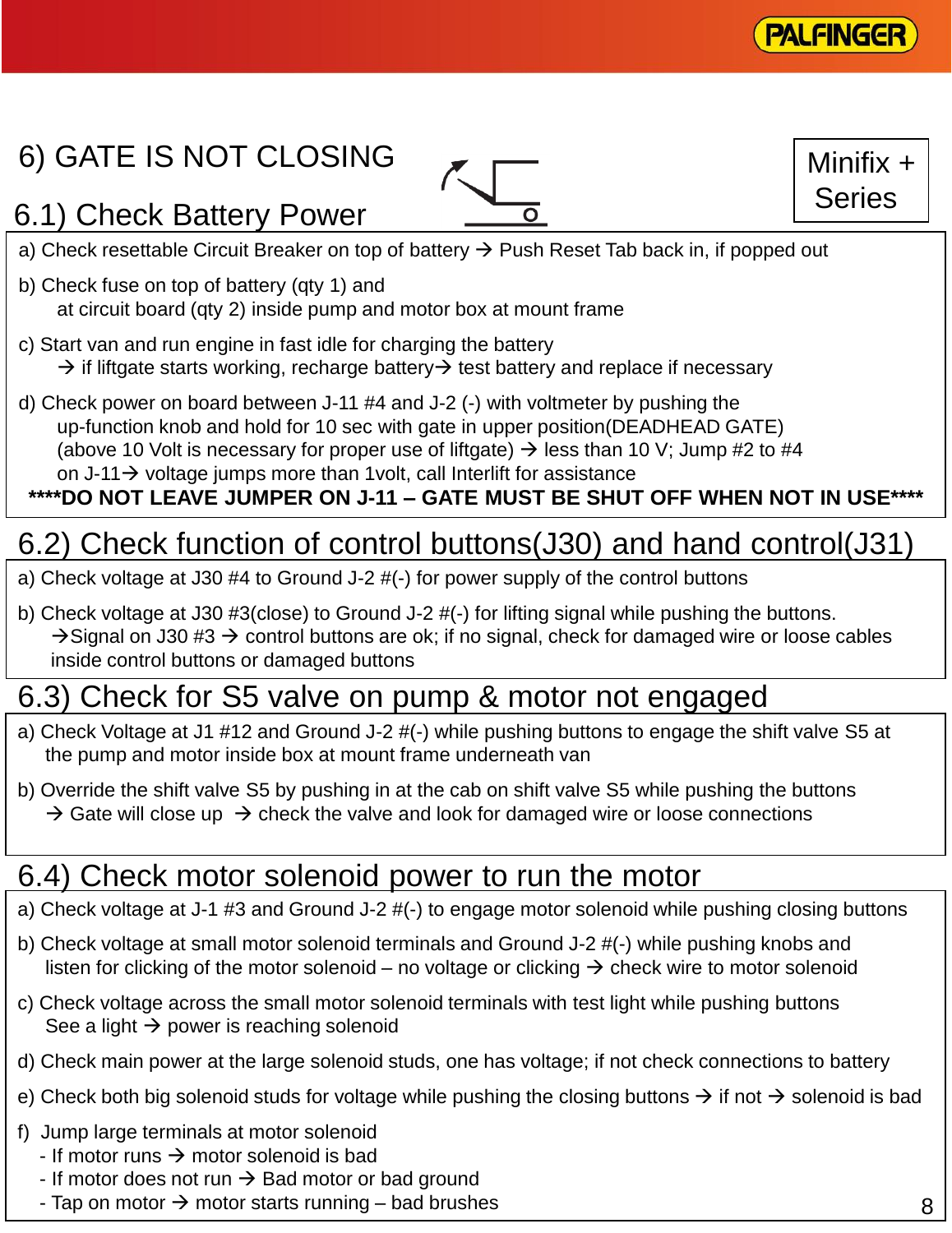#### Electrical schematic